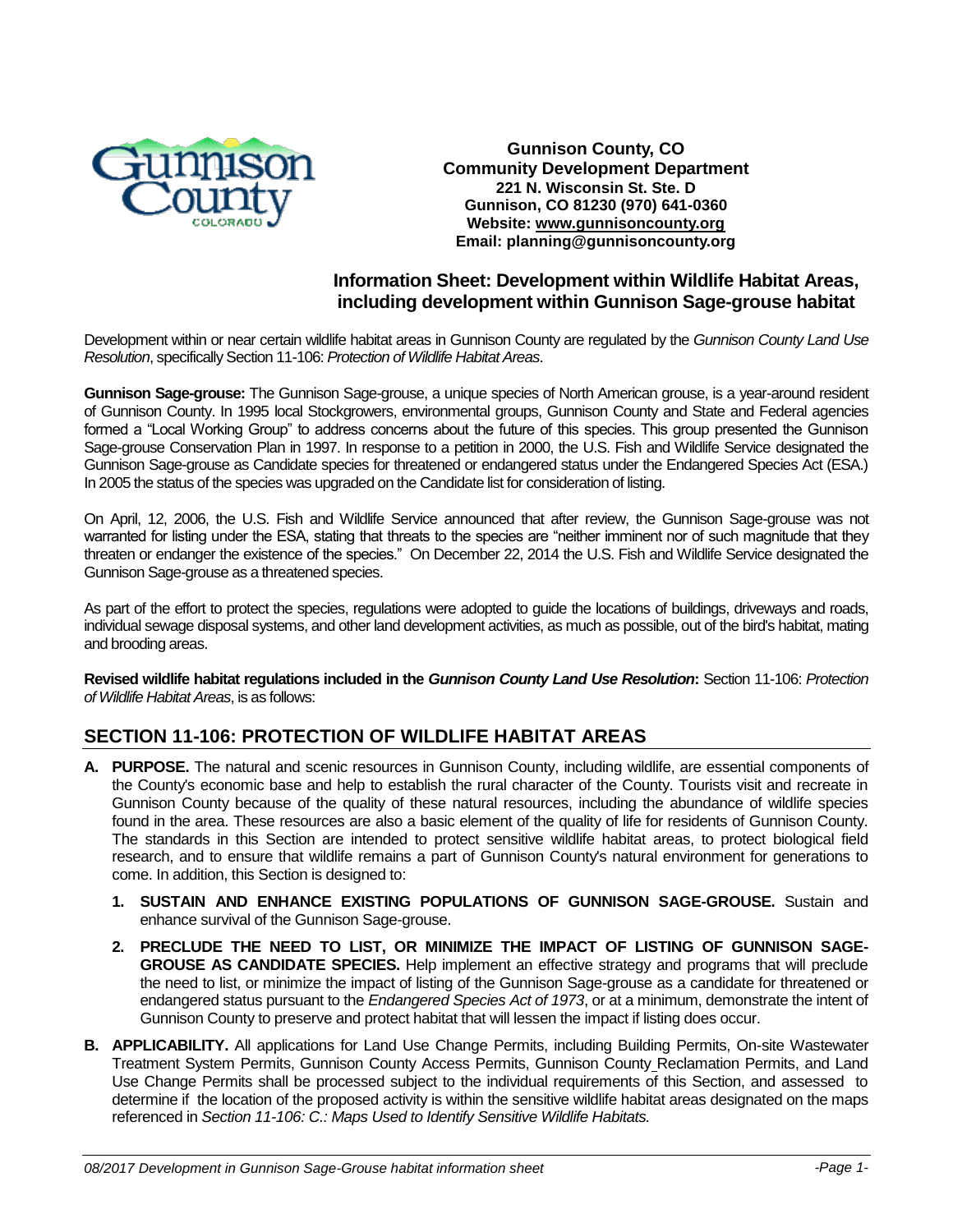- **1. DEVELOPMENT ON INDIVIDUAL LOTS, WITHIN A BUILDING ENVELOPE, IN SUBDIVISIONS APPROVED BY GUNNISON COUNTY.** If a building envelope on individual lots in subdivisions approved by Gunnison County that was designated on an approved plat, recorded in the Office of the Gunnison County Clerk and Recorder, and is located in Tier 1 Sage-grouse habitat, the building envelope shall be relocated to avoid or minimize impacts to Gunnison Sage-grouse or their habitat, to the maximum extent feasible. This requirement is general in nature and applicable to property subject to land use regulation by Gunnison County. If it is determined that relocation of the building envelope is necessary to avoid or minimize impacts to Gunnison Sage-grouse or their habitat, the process to relocate the building envelope shall be handled as an administrative review by the Community Development Department.
- <span id="page-1-0"></span>**C. MAPS USED TO IDENTIFY SENSITIVE AND CRITICAL WILDLIFE HABITATS**. The general reference maps used to identify locations of sensitive wildlife habitats. Because maps depicting wildlife habitat are general in nature, and because animal distribution is fluid and animal populations are dynamic, the maps shall be used as "guides" or "red-flags."
	- **1. COLORADO DIVISION OF PARKS AND WILDLIFE MAPS.** The Wildlife Resource Information System (WRIS) and Natural Diversity Information Source (NDIS) maps available from the Colorado Division of Parks and Wildlife.
	- **2. GUNNISON COUNTY MAPS.** The Gunnison County *Gunnison Sage-grouse Habitat Map*. The purpose of this map is to place a landowner on notice that a parcel may contain important Sage-grouse habitat areas.
- **D. INITIAL SITE-SPECIFIC ANALYSIS REQUIRED FOR ACTIVITY PROPOSED ON A PARCEL THAT IS WHOLLY OR PARTIALLY WITHIN GUNNISON SAGE-GROUSE HABITAT.** As part of the applicable required permit application review process, the Gunnison County Wildlife Conservation Coordinator, in consultation with the Colorado Division of Parks and Wildlife, shall conduct an initial site-specific analysis of development that is proposed on a parcel that is wholly or partially within Gunnison Sage-grouse habitat.
- **E. APPLICATIONS FOR BUILDING PERMITS, ACCESS PERMITS, ON-SITE WASTEWATER TREATMENT SYSTEM PERMITS AND GUNNISON COUNTY RECLAMATION PERMITS ON A PARCEL THAT IS WHOLLY OR PARTIALLY WITHIN GUNNISON SAGE-GROUSE HABITAT.** Development located on a parcel that is wholly or partially within Gunnison Sage-grouse habitat that requires a Building Permit, Access Permit, an On-site Wastewater Treatment System Permit, or a Gunnison County Reclamation Permit.
	- **1. LOCATION WITHIN GUNNISON SAGE-GROUSE TIER 1 HABITAT.** All applications for Land Use Change Building Permits, Access Permits and On-site Wastewater Treatment System Permits and Gunnison County Reclamation Permits shall be reviewed by the Gunnison County Wildlife Conservation Coordinator and shall require consultation with the Colorado Division of Parks and Wildlife.
	- **2. LOCATION WITHIN GUNNISON SAGE-GROUSE TIER 2 HABITAT.** All applications for Land Use Change Permits, Building Permits, Access Permits, On-site Wastewater Treatment System Permits and Gunnison County Reclamation Permits shall be reviewed by the Gunnison County Wildlife Conservation Coordinator and may require consultation with the Colorado Division of Parks and Wildlife.
	- **3. PRE-APPLICATION CONFERENCE**. Owner(s) of land may request a pre-application conference with Gunnison County staff to review Gunnison Sage-grouse issues that reasonably may arise from an application pursuant to this Section. Upon receipt of such request, Gunnison County staff, and as available a representative of the Colorado Division of Parks and Wildlife, will meet with the owner(s) to review such issues and to identify potential solutions. The Community Development Department will coordinate the conference. Gunnison County shall consider the advice of applicant's wildlife biologist/ecologist or a similar qualified expert.
	- **4. REFERRAL TO GUNNISON COUNTY WILDLIFE CONSERVATION COORDINATOR AND ON-SITE CONSULTATION.** The Community Development Department and the Public Works Department shall forward a copy of the application(s) to the Gunnison County Wildlife Conservation Coordinator. The Gunnison County Wildlife Conservation Coordinator shall determine the habitat type and whether an on-site consultation is required. If an on-site consultation is required the Gunnison County Wildlife Conservation Coordinator shall coordinate and schedule an on-site consultation with the applicant and/or applicant's representative, the Community Development Department, Public Works Department and a representative from the Division of Parks and Wildlife. The purpose of the on-site consultation shall include location of any habitat, identification of site-specific data to inform the review process, and identification of potential mitigation of Sage-grouse related issues..
		- **a. TIMELINE FOR REVIEW.** The County shall request that the Colorado Division of Parks and Wildlife submit comments about the application within 21 days after the on-site consultation; when comments are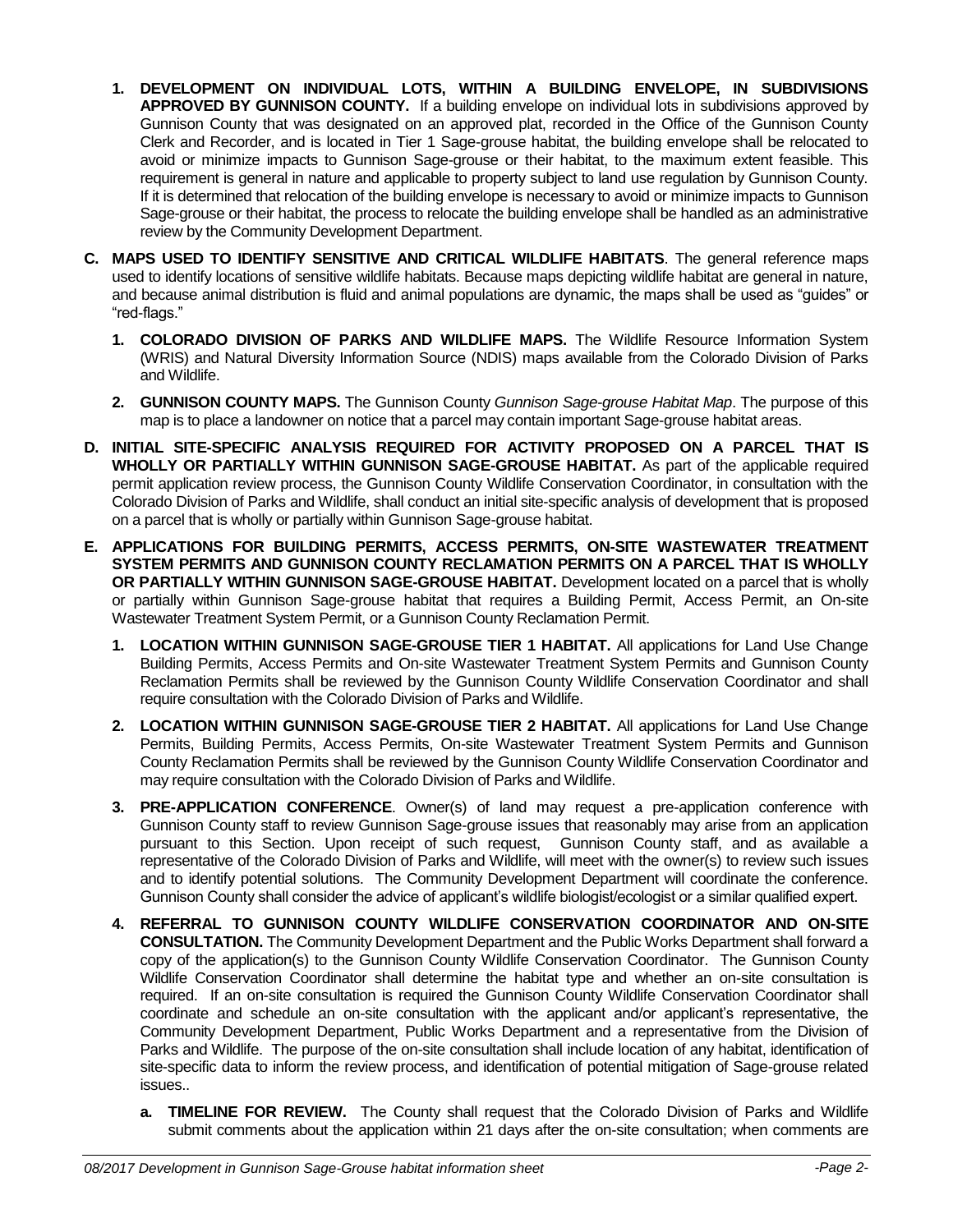not provided within that time by the Division, the County shall proceed to complete the permit process without those comments.

- <span id="page-2-0"></span>**F. REVIEW, REFERRAL TO COLORADO DIVISION OF PARKS AND WILDLIFE OF MINOR AND MAJOR IMPACT PROJECT APPLICATIONS.** The Community Development Department shall refer Land Use Change Permit applications for Minor or Major Impact projects to the local office of the Colorado Division of Parks and Wildlife for that agency's review and comments to make use of the expertise and judgment of that agency in the protection of sensitive wildlife habitat, and its recommendations, if any, to reduce or eliminate adverse impacts to sensitive wildlife habitat and species that may result from proposed development. It is intended that the Division of Parks and Wildlife will review the application and participate in on-site consultations and provide timely comments to the Community Development Department that identify actions and/or recommendations to reduce or eliminate adverse impacts to wildlife.
	- **1. MINOR IMPACT PROJECTS.** The Department shall submit a copy of the Minor Impact project application to the Division pursuant to *Section 6-106: E: Request for Review by Other Agencies or Departments*, with a written request that the Division review the application and identify in a written response whether or not the parcel on which the land use change is proposed is located within sensitive wildlife habitat, and issues that it believes appropriate to be addressed during the permitting process. Based upon the Division's knowledge of a specific site, the Division may also recommend that a wildlife habitat analysis be conducted, pursuant to *[Section 11-106:](#page-2-0)  F.4.: Wildlife Habitat Analysis [of Minor Impact or Major Impact Projects,](#page-2-0)* which shall be required to be submitted by the applicant before a public hearing is scheduled on the Minor Impact project application.
	- **2. MAJOR IMPACT PROJECTS.** The Department shall submit a copy of the Preliminary Plan for a Major Impact project application to the Division pursuant *to Section 7-302: C: Review and Comment by Review Agencies,* with a written request that the Division review the application and identify in a written response whether or not the parcel on which the land use change is proposed is located within sensitive wildlife habitat and issues that it believes appropriate to be addressed during the permitting process. If the parcel is located within sensitive wildlife habitat, a wildlife habitat analysis conducted pursuant to *[Section 11-106: F.4.: Wildlife Habitat Analysis](#page-2-0)* shall be submitted by the applicant before the public hearing on the Preliminary Plan is scheduled.
	- **3. PRE-APPLICATION CONFERENCE FOR MINOR OR MAJOR IMPACT PROJECTS LOCATED ON A PARCEL WHOLLY OR PARTIALLY WITHIN GUNNISON SAGE-GROUSE HABITAT.** A Pre-Application Conference is required for any Minor or Major Impact project located wholly or partially on a parcel within Gunnison Sage-grouse habitat.
	- **4. WILDLIFE HABITAT ANALYSIS OF MINOR IMPACT OR MAJOR IMPACT PROJECTS**. If Colorado Division of Parks and Wildlife comments indicate that the proposed land use change for a Minor Impact or Major Impact project is within sensitive wildlife habitat, the applicant shall be required to submit a site-specific wildlife habitat analysis. The analysis shall evaluate the relevant physical features of the property, shall make a site-specific determination of the locations of wildlife habitat on the property, and shall describe how the proposed development will comply with *[Section 11-106: G.: General Standards for Development in Sensitive Wildlife](#page-3-0)  [Habitat Areas.](#page-3-0)* The analysis shall be prepared by a wildlife biologist/ecologist or similar qualified expert in consultation with the Colorado Division of Parks and Wildlife. It shall be submitted with the Preliminary Plan application for a Major Impact project, or before the public hearing is scheduled on a Minor Impact project, and shall contain the following:
		- **a. MAP.** A map of the property shall be submitted, depicting the activity patterns of the wildlife using the sensitive wildlife habitat, identifying, where relevant, migration routes, travel corridors or patterns, nesting, feeding, watering and production areas, and any critical connections or relationships with habitat adjoining, but outside of, the project site. The map shall also identify whether the land immediately surrounding the proposed land use change is privately owned or is public land owned by the U.S. Forest Service, U.S. Bureau of Land Management, Colorado Division of Parks and Wildlife, or other similar agency.
		- **b. REPORT.** A report shall be submitted that describes the activity patterns of the wildlife using the habitat, using a scientifically valid time period. It will also identify any species that use the property that are listed by the U.S. Department of the Interior or the State of Colorado as endangered, threatened, or are species of special concern.
			- **1. EVALUATE IMPACTS.** The report shall evaluate the potential impacts of the proposed land use change on the sensitive wildlife habitat and the species using that habitat, including whether it could be a threat to the viability of the species, cause a reduction in the diversity of wildlife species in the county, or change the status of its federal or state listing. The report shall identify the types of potential impacts that are anticipated (including stress due to human presence,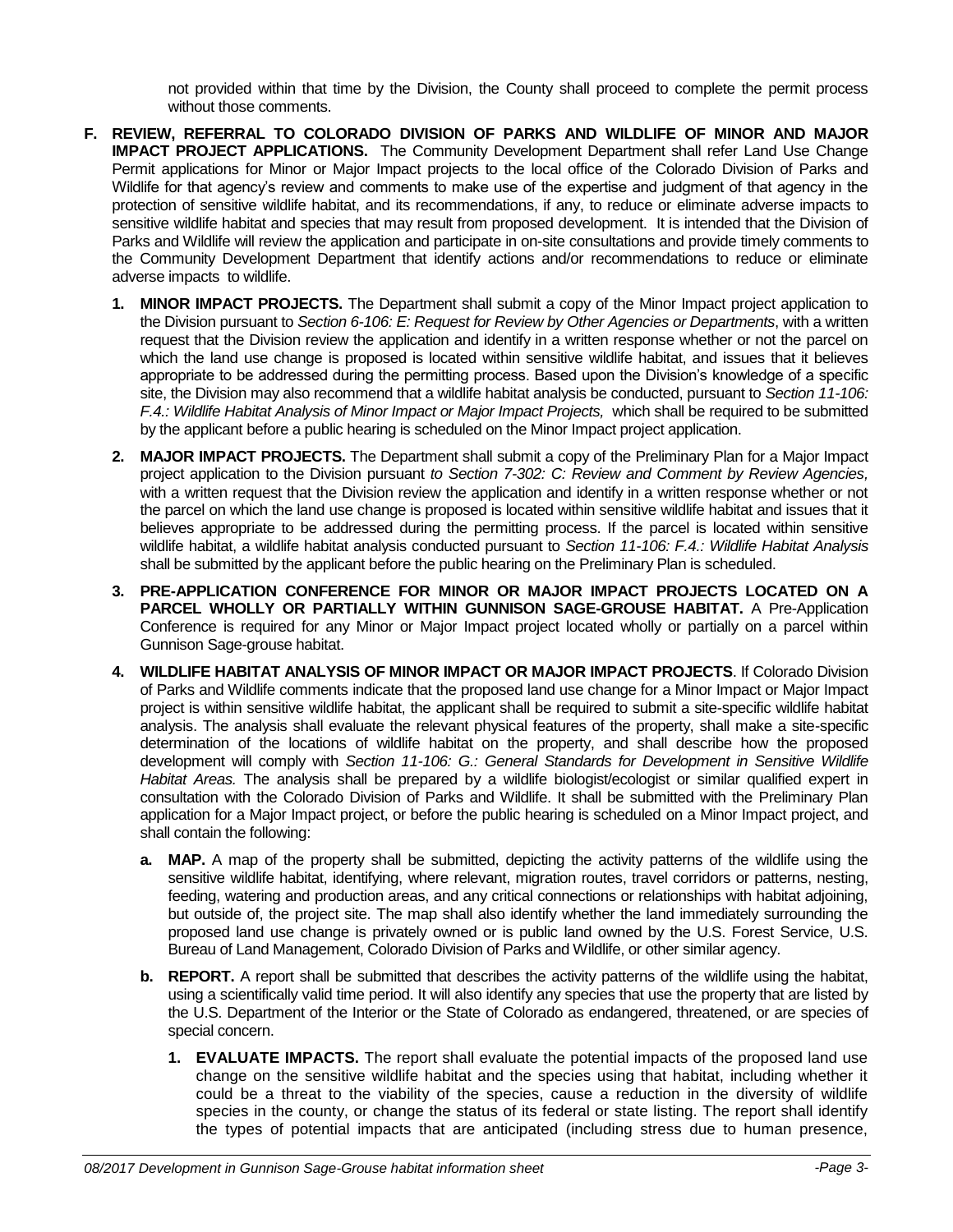interference with reproduction, change of migration routes, etc.) and the time periods (spring, summer, fall, winter, year-round, etc.) during which wildlife are expected to be affected by the proposed land use change.

- **2. CUMULATIVE IMPACTS.** The report addressing any Major Impact project (and any proposed land use change classified as a Minor Impact project that the Planning Commission determines requires such evaluation) shall also evaluate the cumulative impacts on wildlife habitat beyond the project site. The report shall also address whether the cumulative impacts of the proposed land use change when added to the past and present impacts of other land use changes, will eliminate, reduce, or fragment wildlife habitat in the county to the extent that the viability of an individual species is threatened or the diversity of species found in the county is reduced, or the population of a species in the impact area will be significantly reduced.
- **3. MITIGATION PLAN.** The report shall include a wildlife habitat mitigation plan that describes how the proposed development will comply with *[Section 11-106: G.: General Standards for](#page-3-0)  [Development in Wildlife Habitat Areas,](#page-3-0)* providing detail regarding the avoidance, mitigation, and enhancement techniques, monitoring and performance criteria that will be employed.
- <span id="page-3-0"></span>**G. GENERAL STANDARDS FOR DEVELOPMENT IN SENSITIVE WILDLIFE HABITAT AREAS**. All development shall comply with the following standards when it is located on lands designated as sensitive wildlife habitat, including but not limited to parcels located partially or wholly in habitat areas delineated on the Gunnison County *Gunnison Sage-grouse Habitat Map*, and all lands determined to be sensitive wildlife habitat pursuant to Section 11- 106: B: *Applicability.*
	- **1. MITIGATION OF ADVERSE IMPACTS TO SENSITIVE HABITAT.** A proposed land use change must mitigate adverse impacts it causes to lands determined to be sensitive wildlife habitat including but not limited to a Gunnison Sage-grouse habitat. Proposed land use changes that are found to have a significant net adverse impact that cannot be mitigated upon sensitive wildlife habitat, shall be denied.
		- **a. CONSIDERATION OF BENEFICIAL EFFORTS**. Gunnison County shall consider, and affirmatively recognize as mitigation in the permitting process, conservation easements/covenants (and similar mechanisms), and documented management agreements/programs accomplished, or to be accomplished, in coordination with the Colorado Division of Parks and Wildlife or other agencies (such as the Natural Resources Conservation Service or the U.S. Fish and Wildlife Service) that are beneficial to the Gunnison Sage-grouse. Each case will be reviewed on an individual basis to determine if the easement, covenant or deed restriction satisfies all of these standards.
			- **1. TERMS OF EASEMENT ARE PERPETUAL AND SATISFACTORY TO COUNTY**. The terms of the existing easement, covenant or deed restriction are perpetual and acceptable to the County.
			- **2. PRESERVED LANDS PROVIDE GUNNISON SAGE-GROUSE HABITAT**. That both the preserved land provides Gunnison Sage-grouse habitat, and the restrictions imposed by the pertinent easement, covenant or deed restriction are sufficient to justify the determination that adverse impacts have been substantially or wholly mitigated by such preservation.
			- **3. ADDITIONAL BENEFITS SUBSTANTIALLY OR WHOLLY MITIGATE ADVERSE IMPACTS.** Additional preservation efforts substantially or wholly mitigate adverse impacts to sensitive wildlife habitat.
	- **2. IRRIGATION DITCHES.** Pursuant to Colorado law, owners of irrigation ditches have the right to maintain irrigation ditches, headgates and other diversion structures. Gunnison County shall not require mitigation that will interfere with the right of ditch owners to maintain ditches, headgates or other diversion structures.
	- **3. MITIGATION TECHNIQUES**. Mitigation techniques to protect wildlife species that the County determines may be impacted by a proposed land use change on lands identified in Section 11-106: B: *Applicability,* including, but not limited to:
		- **a. LIMITATIONS.** Requirements to avoid sensitive wildlife habitat during seasons the wildlife species use the habitat. When appropriate, the proposal shall include techniques to minimize human intrusion, including, but not limited to:
			- **1. BUFFERS.** Visual and sound buffers to screen structures and activity areas from habitat areas through effective use of topography, vegetation, and similar measures.
			- **2. LIMITATIONS OF HUMAN ACTIVITIES DURING SENSITIVE TIME PERIODS**. Seasonal avoidance limitations on, or stoppages of intrusive human activities during sensitive time periods,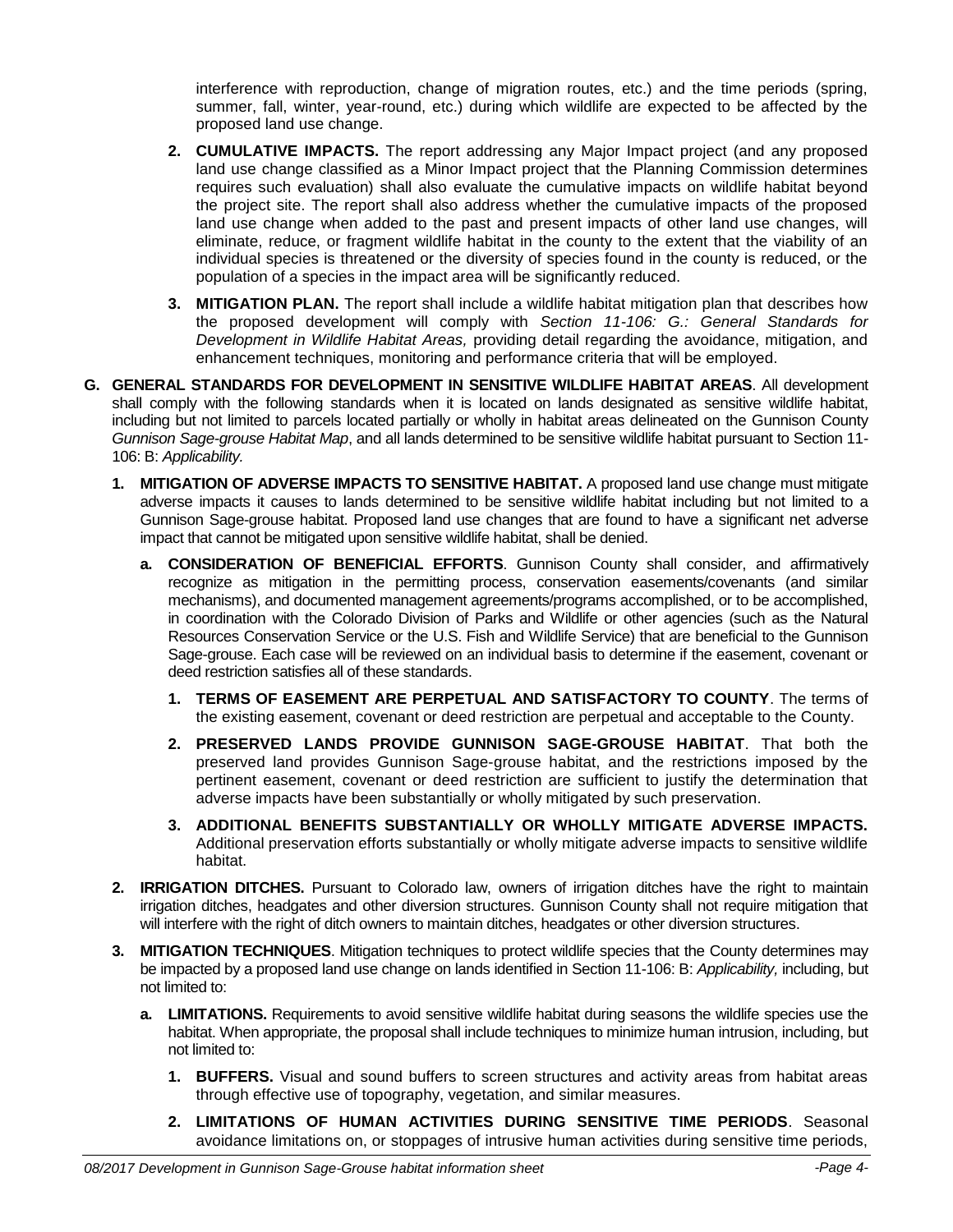including limiting construction activities and recreational uses during sensitive time periods such as elk migration, elk calving or when sage grouse mating, nesting or brood rearing is occurring on parcels located partially or wholly in habitat areas delineated on the Gunnison County *Gunnison Sage-grouse Habitat Map.*

- **3. LOCATIONAL CONTROLS.** Controls on the location of development, so it does not force wildlife to use new migration corridors, or expose wildlife to significantly increased predation, interaction with vehicles, intense human activity, or more severe topography or climate, or encircle wildlife habitat with development.
- **b. WATERING AREAS**. Measures to avoid disturbance of waterholes, springs, seepages, marshes, stream beds, stream banks, wetlands, streamside vegetation, ponds, and watering areas to the maximum extent feasible. Catchment basins may be required to prevent stream siltation.
- **c. HABITAT COMPENSATION**. Requirements to develop additional habitat, or to acquire and permanently protect existing habitat to compensate for habitat that is lost to development, in the form of ongoing on-site or off-site wildlife habitat enhancement. Enhancement is the process of increasing wildlife carrying capacity on undeveloped habitat and may include prescribed burns, seeding, brush cutting, and fertilization, as determined to be appropriate by the County, based on the advice of the Colorado Division of Parks and Wildlife or other technical experts.
- **d. DOMESTIC ANIMAL CONTROLS.** Controls on domestic animals within or near areas of sensitive wildlife habitat. Dogs may be prohibited within one-half mile of elk, deer, and bighorn sheep critical winter ranges and winter concentration areas. The number of cats and dogs allowed in a development may also be limited.
	- **1. DOGS AND CATS PROHIBITED OR CONTROLLED NEAR GUNNISON SAGE-GROUSE HABITAT.** Requirements in the form of conditions of a permit, and/or inclusion within declarations of a subdivision's protective covenants enforceable by Gunnison County, may be required prohibiting, or requiring control by kenneling or other physically-secure methods within Gunnison Sage-grouse lek or within Gunnison Sage-grouse habitat.
- **e. PROTECTION FROM ANIMAL-BORNE DISEASES**. Gunnison County may impose limitations on the introduction or possession of non-native species to lessen the possibility of the introduction of disease to native wildlife populations.
- **f. CONTROL OF NUISANCES.** Controls on lighting, noise, excess use of fertilizers or pesticides, and similar nuisances that could have a significant net adverse effect on Gunnison Sage-grouse habitat and the continued use of the area by other wildlife.
- **g. DENSITY RELOCATION.** Residential development may be clustered to avoid sensitive wildlife habitat.
- **h. ROAD CONSTRUCTION.** Requirements to avoid new road construction through sensitive wildlife habitat.
- **i. STREAM ALTERATIONS OR DIVERSIONS.** Controls on alterations or diversions of streams to retain the character and productivity of the streams. Such alterations will be subject to all applicable local, state and federal codes and regulations.
- **j. ALTERATIONS OF EXISTING WET MEADOW/SAGE HABITAT INTERFACE AREAS.** Controls on alterations of existing wet meadow/sage habitat interface areas.
- **k. STRUCTURES TO MINIMIZE HAZARDS.** Requirements to design, locate, construct and maintain gameproof fencing, one-way gates, game underpasses, or other structures to minimize hazards to wildlife, such as requiring a minimum distance between high-power electric wires to avoid electrocution of eagles.
- **l. AGENCY ACCESS.** Where applicable, the provision of access to Colorado Division of Parks and Wildlife or other applicable agencies to facilitate maintenance of wildlife and wildlife habitat.
- **H. STANDARDS SPECIFIC FOR DEVELOPMENT PROPOSED ON PARCELS THAT ARE WHOLLY OR PARTIALLY WITHIN GUNNISON SAGE-GROUSE HABITAT.** In addition to the standards and mitigation techniques included within this Section, the following standards shall apply specifically to development proposed on a parcel that is wholly or partially within Gunnison Sage-grouse habitat:
	- **1. DISTURBANCE GUIDELINES**. Development activity shall comply with the GUSG *Disturbance Guidelines in the Gunnison Sage-grouse Rangewide Conservation Plan*, *Appendix 1*, as may be adopted and amended from time to time by the Board.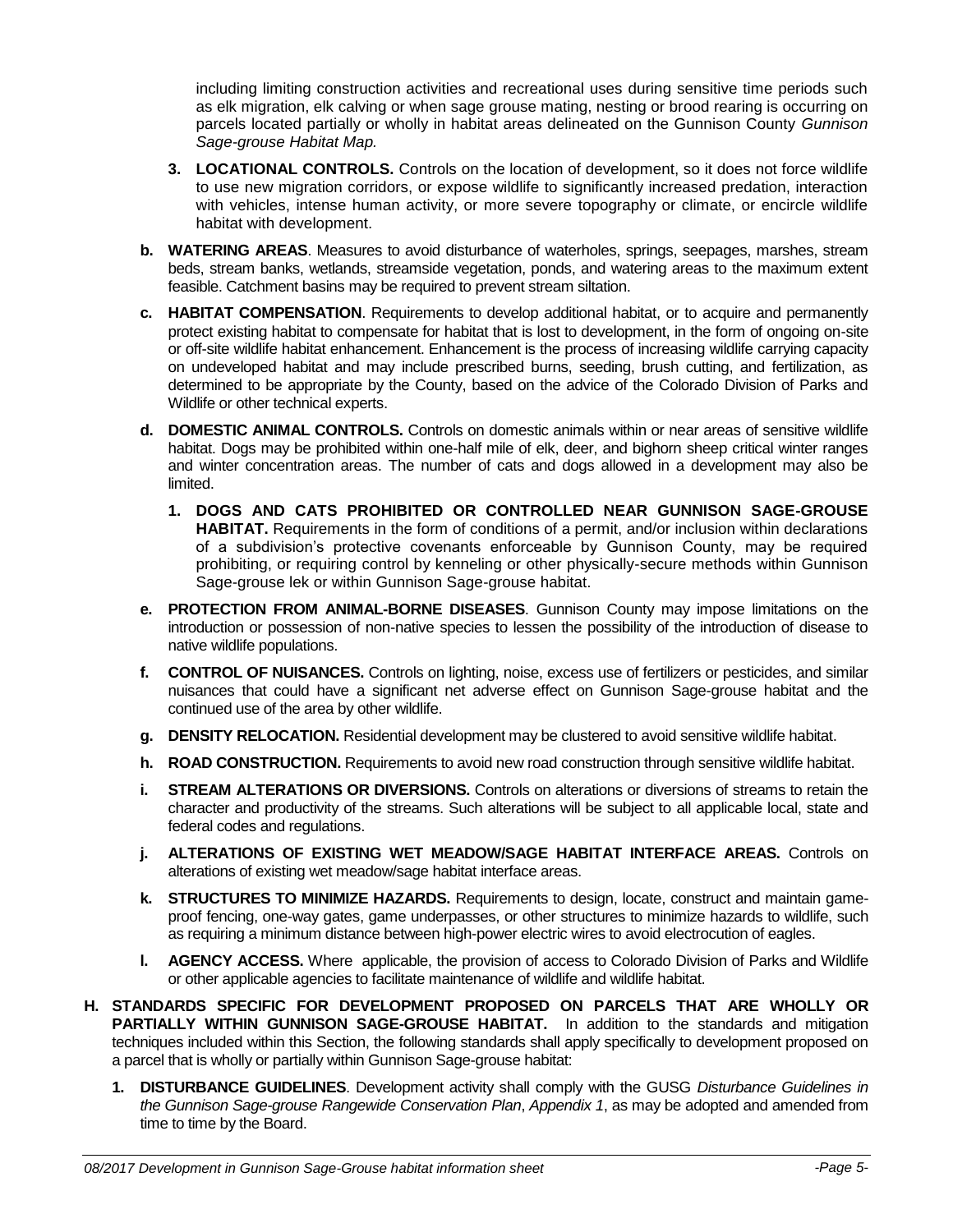- **2. LIMITATION ON HUMAN ACTIVITIES INCLUDING RECREATIONAL USES DURING GUNNISON SAGE-GROUSE SENSITIVE TIME PERIODS**. Seasonal avoidance or limitations of intrusive human behavior during sensitive time periods, including but not limited to winter and when Gunnison Sage-grouse are mating or raising chicks.
- **3. UNDERGROUND UTILITIES REQUIRED NEAR GUNNISON SAGE-GROUSE LEKS**. Utility lines shall be placed underground within Gunnison Sage-grouse habitat, to discourage avian predators.
- **I. FENCES.** Design of fences other than those associated with agricultural operations to shall ensure they do not adversely impact wildlife. Design standards for fences are as follows:
	- **1. MAXIMUM HEIGHT**. Fences shall not be higher than 42 inches.
	- **2. MATERIALS.** Fences should be limited to a maximum of three strands or rails. Rail fences should only use rounded rails. Wire fences should not be made of woven wire, unless they are used to enclose sheep or goats. Wire and rail fences shall have a kick-space (distance between the top two wires or rails) of not less than 18 inches that uses wire or rail that has a smooth surface. The top rail should be made of a solid material in heavy use areas, to make it more visible to wildlife.
	- **3. REMOVABLE SECTIONS**. Fences in migration corridors should have removable sections or openings to allow for seasonal passage of wildlife. The applicant shall be responsible for removing fence sections when migration is occurring and replacing those sections when the season of migration has ceased.
	- **4. UPGRADING EXISTING FENCES.** As a condition of development approval, applicants proposing land use changes within sensitive wildlife habitat areas should agree to remove or to alter any existing fences on the property to comply with the above requirements.
	- **5. FENCES AROUND RESIDENCES EXEMPT.** Fences located in the immediate vicinity of a residence shall be exempt from these limitations.
	- **6. DESIGN AND LOCATION.** Fence location and design should minimize adverse impacts to sensitive wildlife habitat.
- **J. VEGETATION.** Proposed land use changes shall be designed to comply with the recommendations of the Colorado Division of Parks and Wildlife regarding vegetation, and to preserve large areas of vegetation utilized by wildlife for food and cover. Roads shall be located on the edge of wildlife habitat areas, to prevent fragmentation of wildlife habitat. When native vegetation must be removed within habitat areas, it shall be replaced with native and/or desirable non-native vegetation capable of supporting post-disturbance land use. Individuals planting vegetation away from the homesite should consider using vegetation suitable for wildlife cover and food. Vegetation removed to control noxious weeds shall not be required to be replaced, unless the site requires revegetation to prevent erosion or noxious weeds from becoming established.
	- **1. TIME ALLOTTED FOR REVEGETATION.** Vegetation required pursuant to *[Section 13-115: Reclamation and](#page-5-0)  [Noxious Weed Control](#page-5-0)* shall be established and growing within two growing seasons (730 days) of the issue date of the applicable Gunnison County Reclamation Permit.
- **K. CDOW ACCESS.** Where applicable, the applicant shall continue to provide historical access or agreed-upon new access other than the historical access, for the Colorado Division of Parks and Wildlife to manage wildlife and to monitor wildlife activities.

### <span id="page-5-0"></span>**SECTION 13-115: RECLAMATION AND NOXIOUS WEED CONTROL**

- **A. PURPOSE.** The purpose of this Section is to establish standards to control the growth and proliferation of noxious weeds in Gunnison County, in conformance with Colorado Revised Statutes 35-5.5, *et seq*: the *Colorado Noxious Weed Act*, by requiring site reclamation after earth moving and/or construction has occurred.
- **B. APPLICABILITY**. This Section shall apply to all earth moving sites including road and driveway cutting and construction, clearing of land, and berm construction. This Section shall not conflict with the requirements of Division 9-400: *Exploration, Extraction and Processing of Minerals and Construction Materials* or with reclamation within the jurisdiction of the Colorado Division of Reclamation Mining and Safety and applied to mining operations. Nothing in this Section is or shall be construed to be a limit on the County's authority regarding noxious weeds.
	- **1. EXEMPTIONS.** The following uses are exempt from having to obtain a Reclamation Permit:
		- **a. AGRICULTURAL OPERATIONS.** Agricultural operations, as defined within this *Resolution*.